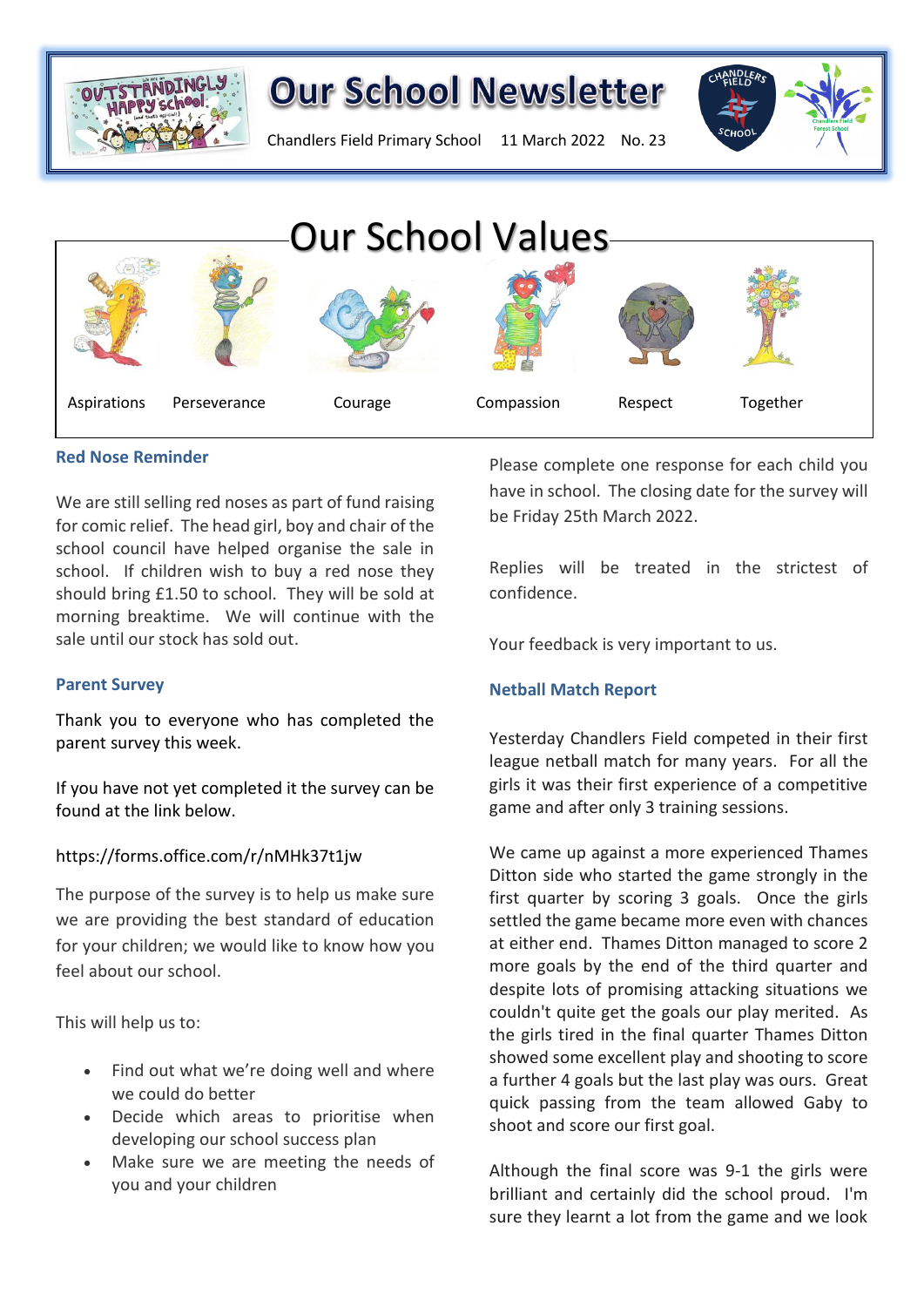

Chandlers Field Primary School 11 March 2022 No. 23



forward to an away match at St. Albans next Thursday.

## **Parents' Evening Reminder**

Letters for parents Evening appointments were sent home with all the children last week. Please remember to send in your slip requesting an appointment. If you need another copy of the letter, please speak to either your class teacher or the school office.

## **School Dinners and Packed Lunches**

If your child wishes to change from school dinners to pack lunch or vice versa you need to inform the office, giving a minimum of one weeks' notice of this change. Children must have school dinners or packed lunch for a whole week and cannot change from day to day.

This follows Surrey County Council guidelines and allows our catering staff to have enough food for pupils while, at the same time, not wasting food.

## **Nursery Places**

We will soon be allocating nursery places for September 2022. If your child is 3 years old by 1 September 2022 and you are not already on our nursery waiting list, please contact the school office as soon as possible.



## **Anti Bullying**

So, is it bullying? Or being mean?

Or an accidental bump?

All of these occurrences can be distressing, damaging and difficult for pupils to cope with, but in order to calm a situation down and deal with it effectively, it's helpful if we all speak the same language when it comes to bullying.

There's no legal definition of bullying.

However, it's usually defined as behaviour that is:

- repeated
- intended to hurt someone (either physically or emotionally)
- aimed at certain groups, for example because of race, religion, gender or sexual orientation. It takes many forms and can include:
- physical assault
- teasing
- making threats
- name calling
- $c$ yber-bullying bullying via mobile phone or online (for example email, social networks and messenger apps) If you're based in the United Kingdom, the government states your school should have its own policy to stop bullying.

## An easy definition of bullying for students and parents

The following useful acronym is a simple and effective way to teach children about the repetitive, persistent nature of bullying:

**S**everal **T**imes **O**n **P**urpose

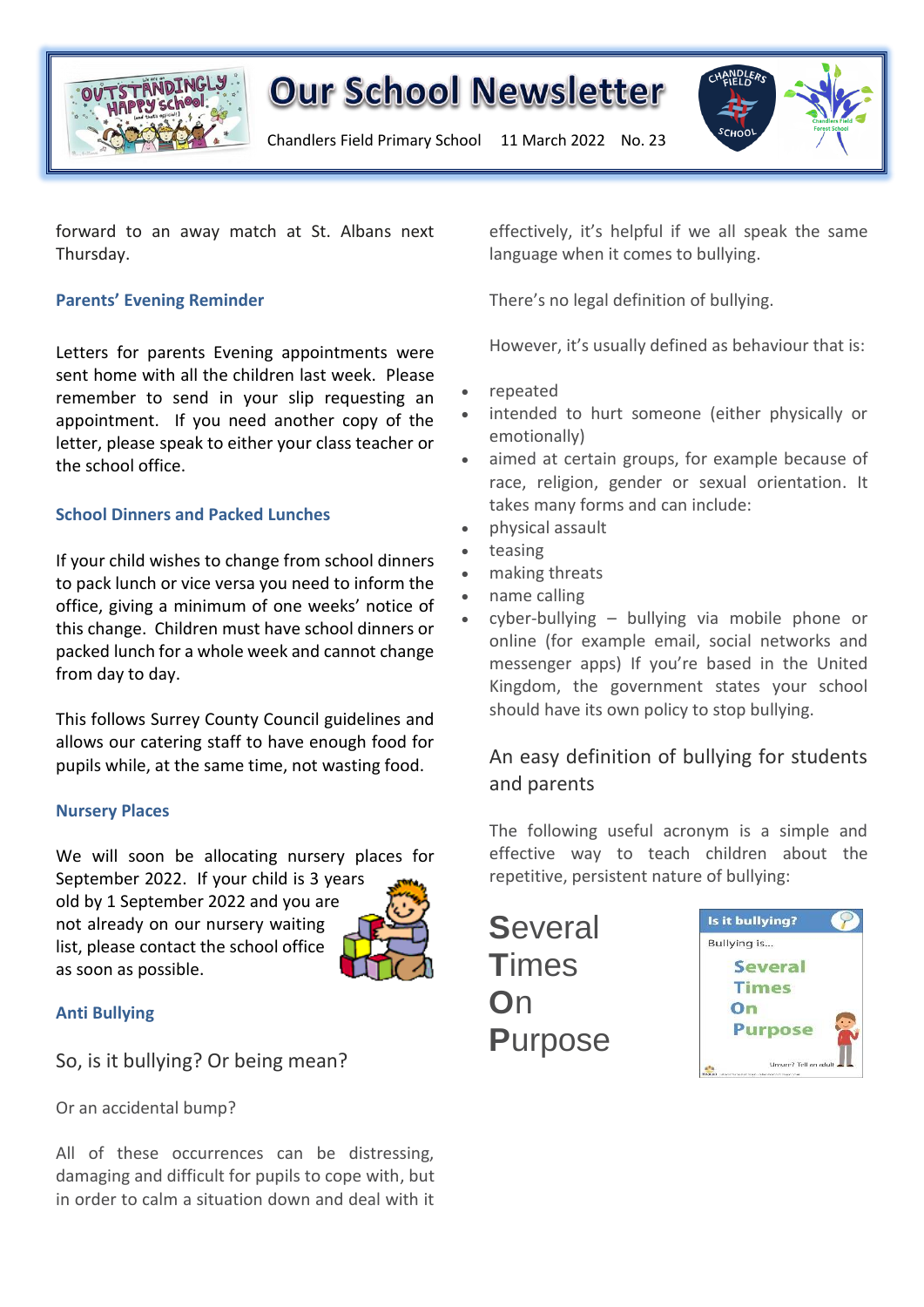

Chandlers Field Primary School 11 March 2022 No. 23



## **Community News**

### **'Love Molesey' – Refresh Church**

The School have been invited to take part in a painting competition for all children. The theme is 'Love' and the paintings can be of family or friends, pets or nature, something about where they live or simply what 'love' means to them.

It needs to be on A4 paper and all paintings will be displayed in the Refresh Church window on Walton Road (opposite Poundland/Anakarli restaurant) during the Easter Holidays.

Please bring in your paintings to class before Friday 25 March, and they will be collected by Mrs Edwards. Each painting needs to have the child's name and class on the back.

A prize will be awarded for the best painting per class, plus an overall winning prize of family tickets (2 adults, 2 children) to the Odeon cinema.

If you have any queries, please contact Mrs Edwards.



**Saturday 19th March 2-4pm Refreshers Art Party in Refresh!! Painting – face paints – homemade cake! All primary school age children accompanied by an adult.**

**Book your free place via the LoveMolesey** 

**school aged children. One hour of fun, games, quizzes, songs, challenges and bible-based stories and activities.**

**All primary school aged children must be accompanied by a parent/guardian. The Refresh Café will be providing free refreshments for parents during the event.**

**This Sunday 13th March 10.30-11.30am in Refresh, 129 Walton Road, East Molesey.**

**Can't wait to see you for lots of fun!!!**